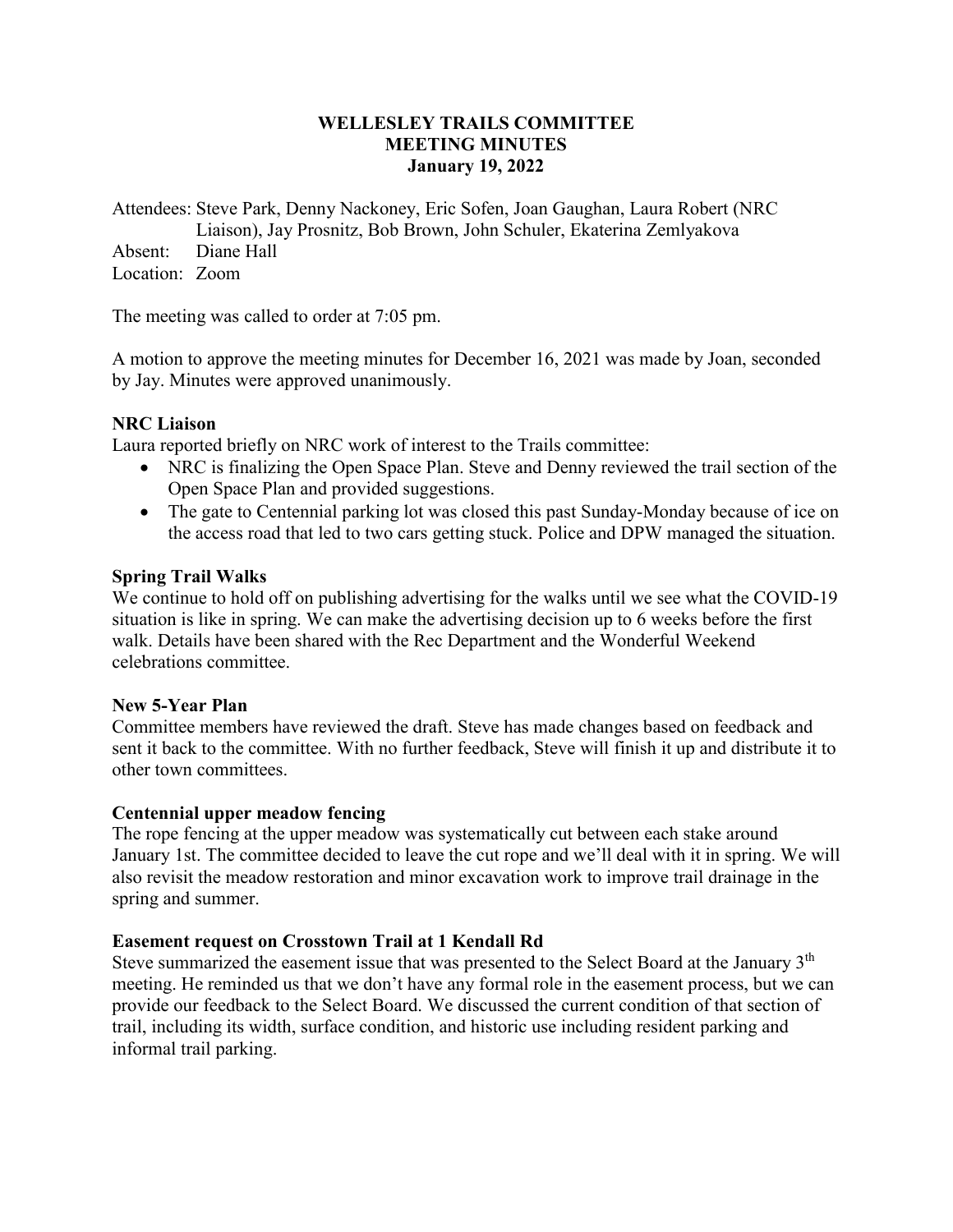After discussing several trail improvement options and prioritizing public access, we decided that Eric will draft a statement based on the ideas from the meeting, review it with the committee via email, and then send it to the Select Board.

## **DPW work on Brook Path puddles**

Jay reached out to Cricket regarding low spots on the Brook Path. The DPW has been very responsive adding fresh crushed stone. Jay will follow up in the spring if there are any other problem spots.

## **Crosstown Trail road-crossing at Forest St**

Joan has noticed the volume of users on the Crosstown Trail near her house has increased and suggested the committee work with the Traffic Safety Committee on crossing improvements at Forest Street.

Denny walked us through a diagram of the crossing at Forest Street and possible crosswalk locations and the challenges of finding a location with adequate sightlines. Eric suggested rather than a crosswalk looking at "Trail Crossing" signs or speed-feedback sign. Denny suggested we could do a trail-use count for that location. The trail is busiest at commuter hours and school hours (7-9 am, noon, 2-3 pm).

Steve will reach out to the Traffic Committee to ask them to look at crossing improvements.

## **Memorial Grove trail repair**

Brandon Schmitt contacted NRC about the trail condition at the Memorial Grove trail, which connects from the Brook Path to the Cochituate Aqueduct near Whole Foods. The trail is getting worn and has a lot of exposed roots. NRC asked for our input on solutions.

The committee considered a temporary detour or permanent reroute but felt that neither were great options. The current path follows the obvious walking route so shifting it seems likely to be ineffective. Joan suggested improving the current path with crushed stone. This was considered as part of the major Brook Path project, but there wasn't funding for it at that point. Steve pointed out improving the surface may lead to needing to make it ADA accessible and the steep grade up to the aqueduct will be problematic.

Steve will follow up with Brandon, asking them to try to improve the current path in a simple, low-cost manner.

### **New Business**

No new business.

The next meeting will be via Zoom on Tuesday, February 15<sup>th</sup> at 7 pm.

The meeting adjourned at 8:45 pm.

Documents available by request: FY21 Project List (1/19/22), Forest Street Crossing diagram. Current 5-Year Project Plan is on the Trails website.